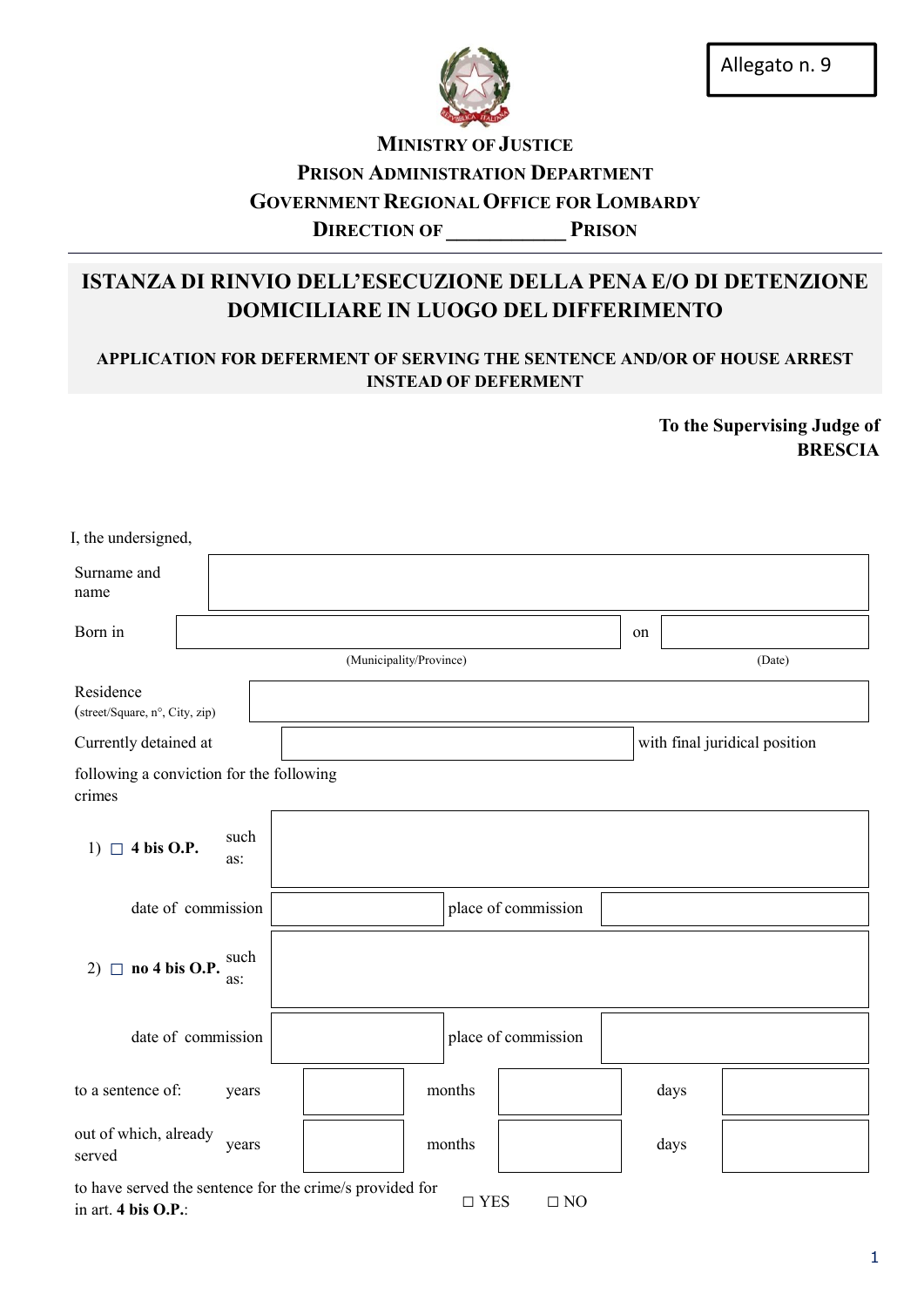| to have a residual sentence of:<br>years | months | days |  |
|------------------------------------------|--------|------|--|
| end of<br>sentence:                      |        |      |  |

### ASKS

With regard to the sentence being served, to be granted the following measure:

**DEFERMENT OF SERVING THE SENTENCE** – ARTS. 146 and 147 C.P. *(tick the field of interest)* [without limitation of sentence]

- □ MANDATORY DEFERMENT FOR PREGNANT WOMEN Art. 146 N. 1 C.P. *(enclose documentation proving the pregnancy status)*
- $\Box$  MANDATORY DEFERMENT FOR A MOTHER OF CHILDREN UNDER 1 Art. 146 N. 2 C.P. *(enclose family status)*
- $\Box$ MANDATORY DEFERMENT FOR A PERSON WITH A SERIOUS PHYSICAL ILLNESS THAT IS INCOMPATIBLE WITH DETENTION - Art. 146 N. 3 C.P. *(enclose medical documentation)*
- $\Box$  OPTIONAL DEFERMENT PENDING A PARDON Art. 147 N, 1 C.P.
- $\Box$  OPTIONAL DEFERMENT DUE TO SERIOUS PHYSICAL ILLNESS INCOMPATIBLE WITH DETENTION - Art. 147 N. 2 C.P*. (enclose medical documentation)*
- $\Box$  OPTIONAL DEFERMENT FOR A MOTHER OF CHILDREN UNDER THREE Art. 147 N. 3 C.P. *(enclose family status)*

□ [without limitation of sentence] HOUSE ARREST INSTEAD OF DEFERMENT – Art. 47 TER, PARA 1 TER O.P. (in the hypothesis above)

The undersigned declares for the purposes of the sentence serving deferment application and of sentence deferment in the forms of house arrest:

1. That he/she has health conditions that are incompatible with detention because: *(enclose medical certification*

The undersigned declares for the purposes of the application for house arrest instead of sentence deferment: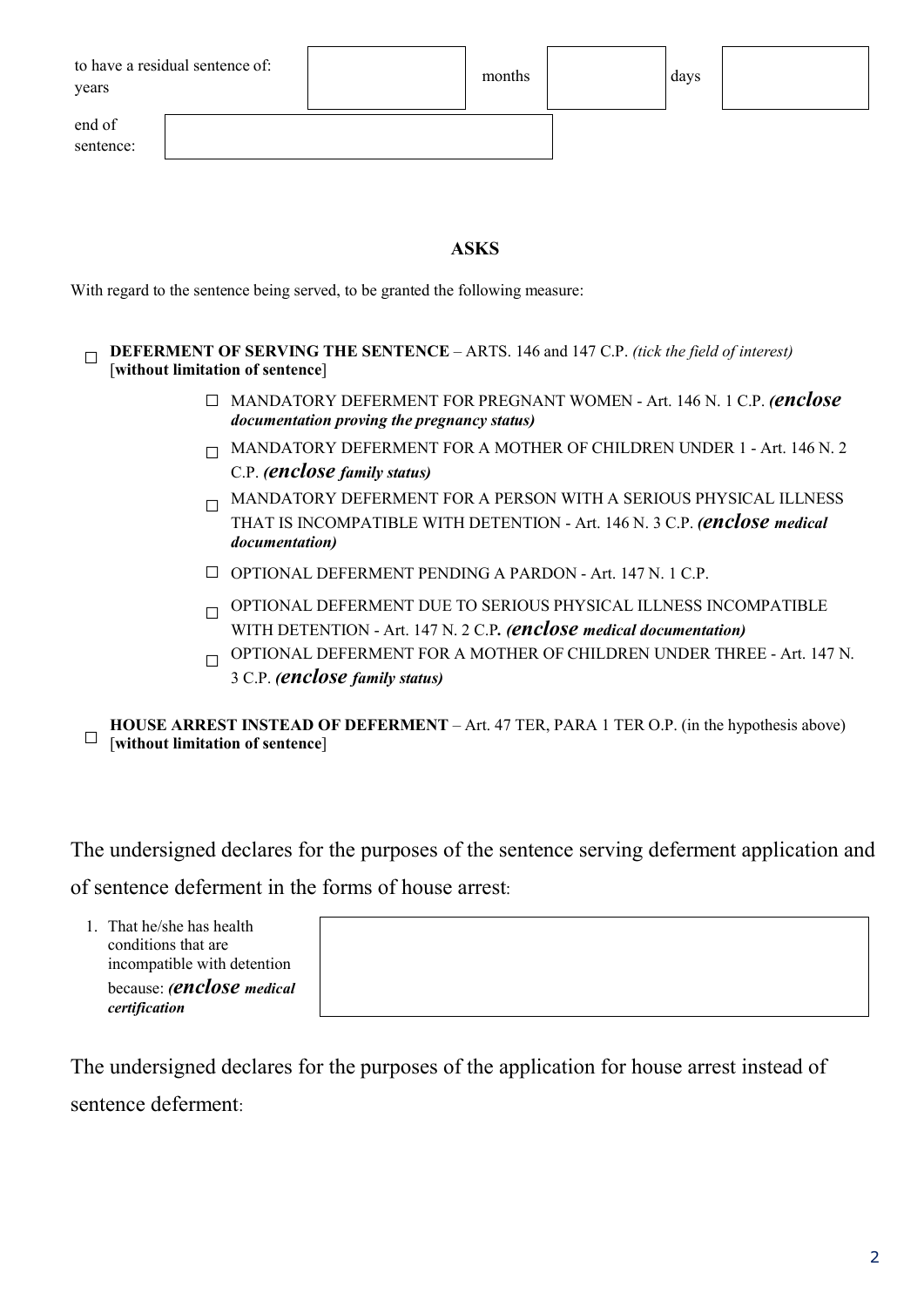| That he/she has a home<br>$\mathfrak{D}$<br>(address):                                                                                                                                    |                                                                                                                  |
|-------------------------------------------------------------------------------------------------------------------------------------------------------------------------------------------|------------------------------------------------------------------------------------------------------------------|
| 3. That he/she does not have a<br>home but a domicile with<br>(indicate the person/s with<br>whom the sentenced person<br>could be hosted for house<br>arrest)<br>(Enclose declaration of |                                                                                                                  |
| willingness to offer<br>accommodation)                                                                                                                                                    |                                                                                                                  |
| 4. That he/she has already<br>submitted the following<br>applications (indicate which<br>ones) to a Supervising Court<br>other than that of Brescia:                                      |                                                                                                                  |
| timescales and procedures:                                                                                                                                                                | 5. That, should the application be accepted, he/she will be allowed to leave the home according to the following |
| for personal and/or                                                                                                                                                                       |                                                                                                                  |

| for personal and/or<br>family reasons:                                                   |  |
|------------------------------------------------------------------------------------------|--|
| for therapeutic and/or<br>health reasons, as<br>he/she is currently<br>being treated at: |  |

### The applicant encloses:

- $\Box$  Declaration of willingness to provide accommodation and to support the prisoner economically, with exact indication of the place where the alternative measure will be carried out
- $\Box$  Family status (also self-certification)
- $\Box$  Medical documentation certifying the incompatibility of physical health conditions

| (place and date) | <i>(signed)</i> |
|------------------|-----------------|
|                  |                 |
|                  |                 |
|                  |                 |

*(place and date) (signed)*

### The Treating Department / Register Officer encloses:

- $\Box$ Medical documentation certifying the incompatibility of health conditions
- □ First observation form
- □ Juridical position